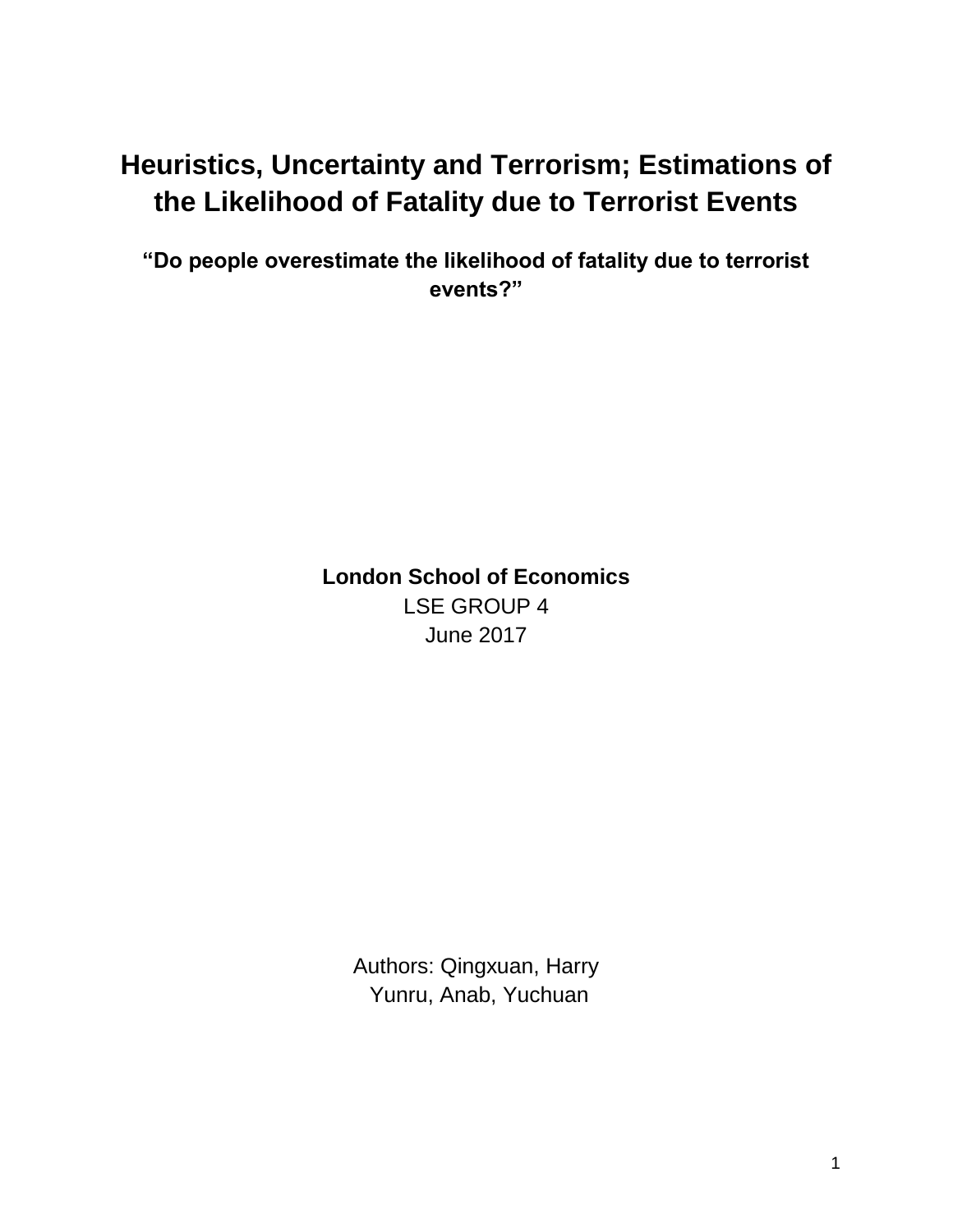#### **Abstract**

The current threat level for international terrorism in the UK is severe. This implies that there is a high likelihood that a terrorist event will happen in the UK. However, the likelihood of fatality by a terrorist event as an individual in the UK is extremely low. If individuals overestimate the likelihood of fatality due a terrorist event they may be said to be unreasonably altering their behaviour in ways that have been shown to cause substantial social, economic and political costs. This paper seeks to determine whether people overestimate the likelihood of fatality due to terrorist events in the UK and the EU and to consider the reasons for this. Individuals' perceptions of the likelihood of fatality due to terrorist events is established through the use of surveys. The effects of uncertainty and the availability heuristic are proposed as the principal explanations for the overestimation of the likelihood of fatality due to terrorist events. These are explained through the use of surveys and with reference to the relevant literature.

Keywords: Terrorist Event, Likelihood, Estimation, Heuristic, Uncertainty

#### **Acknowledgements**

This research was supported by the London School of Economics. We would like to express our gratitude to our project leader Dr Esther Saxey and our supervisor Dr Helen Brown Coverdale for invaluable assistance with the methodology of this research. We would also like to express our deepest gratitude to Dr Melanie McCabe for substantial help with handling and interpreting the data gathered as part of this research.

#### **Introduction**

The terrorism threat level in the UK is severe. This implies that there is a high likelihood that a terrorist event will happen in the UK. However, the likelihood of fatality due to a terrorist event as an individual is extremely low. Due to the inherent uncertainty about the consequences of future terrorist events it cannot be determined whether individuals overestimate the risk associated with terrorist events. Yet if individuals overestimate the likelihood of fatality due to a terrorist event they may still be said to be unreasonably altering their behaviour in ways that have been shown to cause substantial social, economic and political costs. It is therefore important to understand whether individuals overestimate the likelihood of fatality due to terrorist events and to better understand the reasons for this in order to inform potential policy responses.

This paper tests the hypothesis that individuals overestimate the likelihood of death due to terrorist events and consider the reasons for this. A terrorist event is defined as an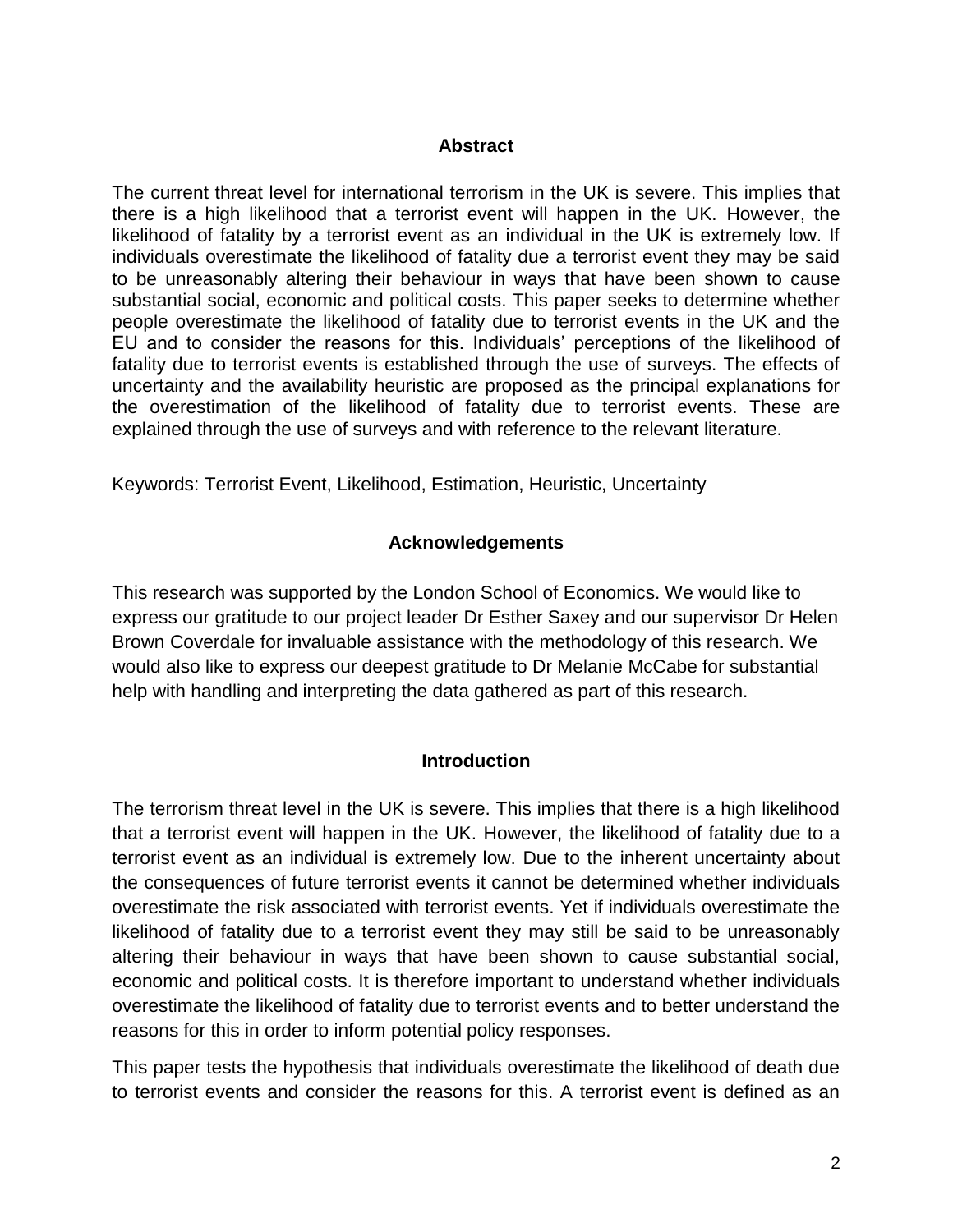event where violence or the threat of violence is used by an agent to incite fear into a wider population in pursuit of political, religious or ideological goals. The likelihood of fatality due to a terrorist event is defined as the long run relative frequency of fatality among a set of individuals. In this context, an overestimation is an approximate calculation of likelihood that exceeds the true likelihood. The long run relative frequency of fatality due to terrorist events is uncertain. However, it is possible to establish a reasonably justified benchmark. Any estimation that falls above or below this benchmark signals an overestimation or underestimation respectively.

Firstly, we consider the relevant literature. Then we outline the methodology used to test the hypothesis. From this we establish whether, from the gathered data, individuals overestimate the likelihood of death due to terrorist events. We then provide an analysis that looks at reasons for this estimation. We then present our conclusions.

### **Literature Review**

# I. Behavioural changes and associated costs

There are many examples of behavioural changes due to terrorist events. Goodwin and Gaines outline negative coping strategies and distraction from daily tasks (2009: 53). Psychological effects on the general community, including increased stress levels, decreased feelings of safety, heightened perceptions of threat (Rubin et al, 2007: 350). This is supported by reports that there was a widespread stress reaction in the first month after 9/11(Sjöberg, 2005: 45). There are also more tangible cost such as reduced per capita growth and increased welfare costs of terrorism, which are correlated with the psychological effects of terrorism (Vorsina et al., 2015). Strong emotions, especially intense fear are aroused by terrorist attacks which leads to large behavioural responses which are more likely to be triggered in comparison with statistically identical risks (Sunstein 2003: 126).

### II. Overestimations of low probability events and explanations

There is established literature that argues that individuals are not good at assessing small risks and that these estimations are influenced by a number of factors (Tversky and Kahneman, 1974). Kahneman asserts that individuals either completely ignore them or give them too much weight (Kahneman 2011). However Aven and Jerjie (2015) argue that individuals cannot be said to overestimate the risk of terrorist events because there is uncertainty associated with the likelihood of potential terror events and their consequences. However it is feasible to argue that people overestimate the likelihood of fatality due to terrorist events because a likelihood can be estimated with a degree of confidence. When assessing low probability events, people often use heuristics which captures their uncertainty in the estimation (Aven, 2015). For example, when the assessor is using the availability heuristics to estimate future probability of terrorist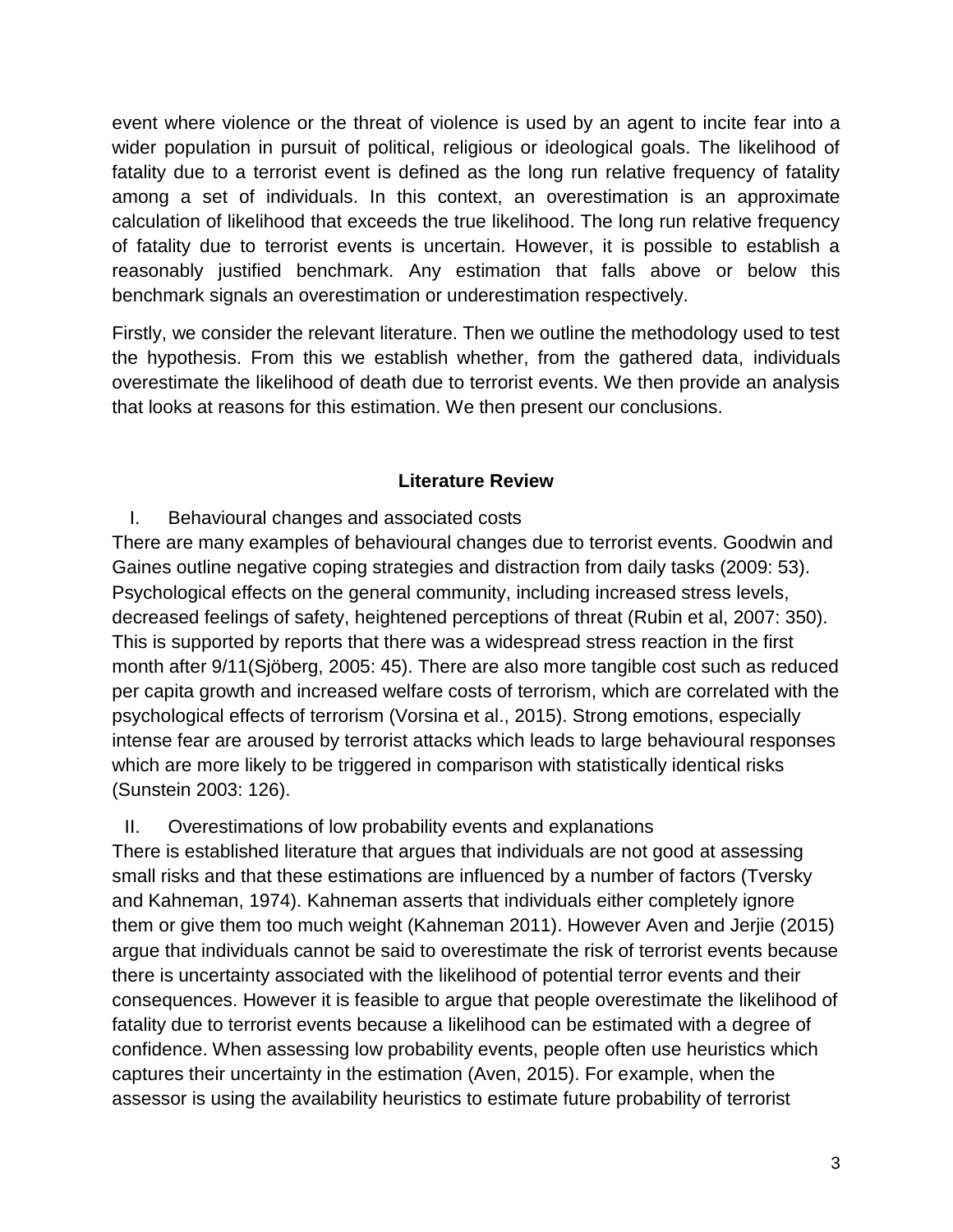incidents he is prone to base his probability assignment on the ease with which recent terrorist incident can be retrieved from memory, which means that he is inclined to overestimate the probability of the occurrence of terrorist incidents.

There is some literature that argues that individuals may not even consider the likelihood of terrorist events. Sunstein argues that since terrorist incidents trigger strong emotions compared to other statistical identical risks people tend to focus on the badness of the outcome rather than probability that the outcome will occur. Sunstein writes that the word 'terrorism' elicits vivid images of catastrophe, thus dampening probability judgements (2003). However, it can be interpreted that individuals put excessive weight on the bad outcome while neglecting the importance of probability when treating low-likelihood events and this can still permit the overestimation of likelihood of an event.

### III. Gaps in the literature

Extensive literature has been conducted that analyses people's perceptions about the perceived risk of terrorism. However, our research is concerned with perceptions of likelihood rather. This is because risk is a function of the likelihood of an event and the measure of its consequence, which means that it cannot be reliably determined whether individuals overestimate or underestimate the risk. Although risk captures the concept of likelihood, existing literature does not directly address whether people overestimate the likelihood of potential terrorist events.

Moreover, there is established literature that discusses whether individuals overestimate the likelihood of low probability events but this has not been examined in the context of terrorist events. This is a particular context that merits further examination because of the societal costs associated with behavioural changes due to terrorism.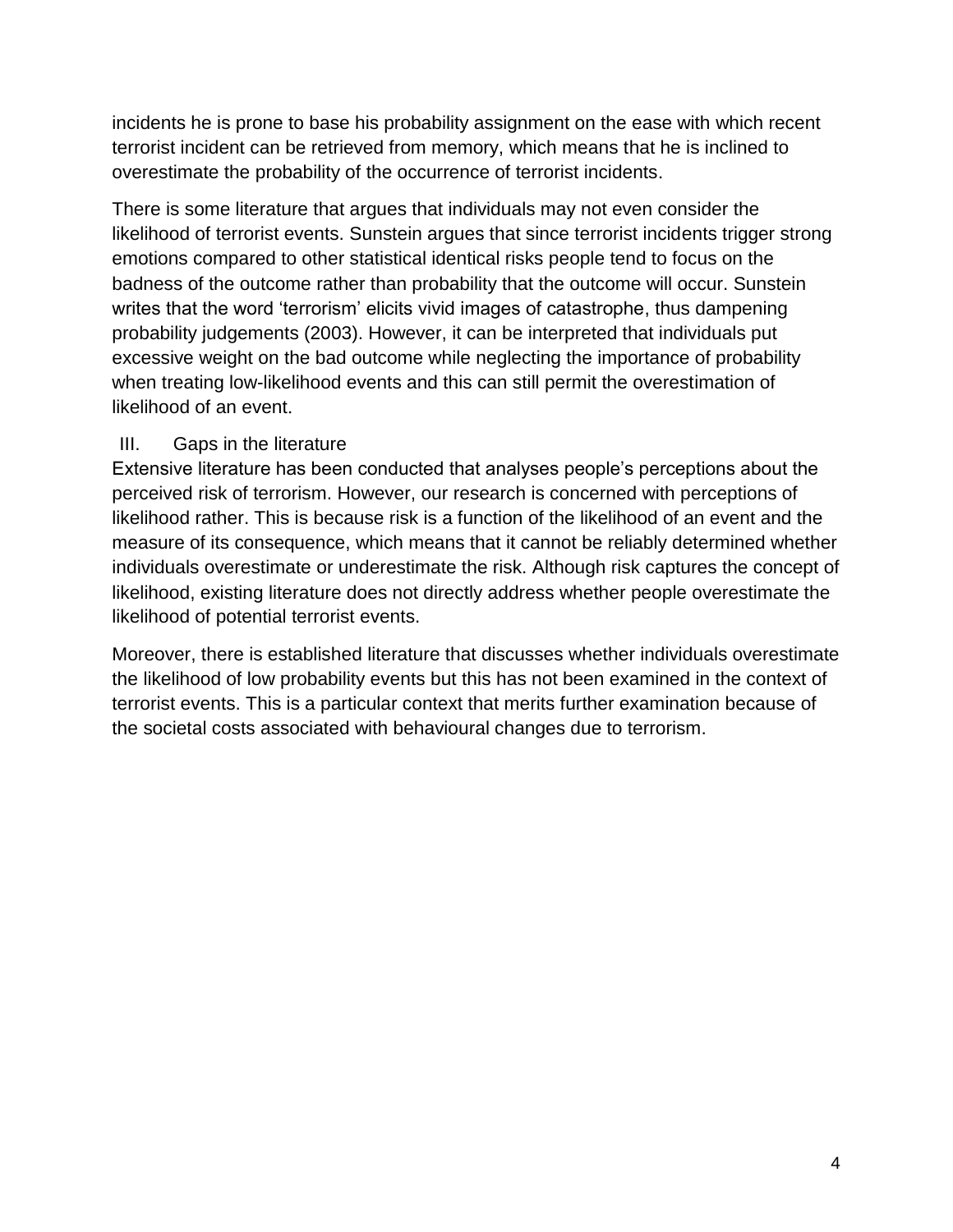### **Methodology**

# I. Research Methodology

The likelihood of fatality due to a terrorist event in the future is uncertain because terrorist events are complex and unique. Therefore, it is not obvious how to determine whether people overestimate the probability of fatality due to a terrorist event because a true likelihood may not be able to be meaningfully defined. In response to this, our research establishes a benchmark for the current likelihood of fatality due to a terrorist event that is reasonably justified. Even in the event of extreme increases in fatalities due to terrorist events the likelihood of fatality faced by any given individual in the UK would remain very unlikely. This is justified because even a one thousand percent increase in the number of fatalities due to terrorist events still results in an extreme unlikelihood of fatality for any given individual as a result of that event. This benchmark is qualitative. An overestimation is therefore any estimate that exceeds that benchmark. The research applies this approach to determine whether people overestimate the current likelihood of fatality due to a terrorist event in the UK and in the EU within a given time period.

The research also aims to show whether people overestimate the historical probability of fatality due to a terrorist event in the UK and in the EU within a given time period. A benchmark for the historical likelihood is established by taking the number of fatalities due to terrorist events in a certain region over a 5 year period. An overestimate is therefore estimating a figure greater than the true number. Whilst it is true that the likelihood of fatality due to terrorist events can vary to a great extent among individuals, this research uses the simplifying assumption that the benchmarks used represents the relative likelihood of fatality due to a terrorist event faced by any individual within the relevant region.

The research then seeks to establish reasons for any overestimation. A survey is used to determine the role of demographic factors, perceptions of the likelihood of terrorist events, media, social media, perceptions of family and friends, government threat levels, recent terrorist events and anxiety as explanatory variables. The estimation of likelihood of fatality due to terrorist events is also compared to the estimation of likelihood of fatality due to car accidents in the UK and the EU.

# II. Survey Methodology:

In order to determine whether individuals overestimate the current likelihood of fatality due to terrorist events the survey asked participants to state the current likelihood of fatality for an individual in the UK using a likert scale. To determine whether individuals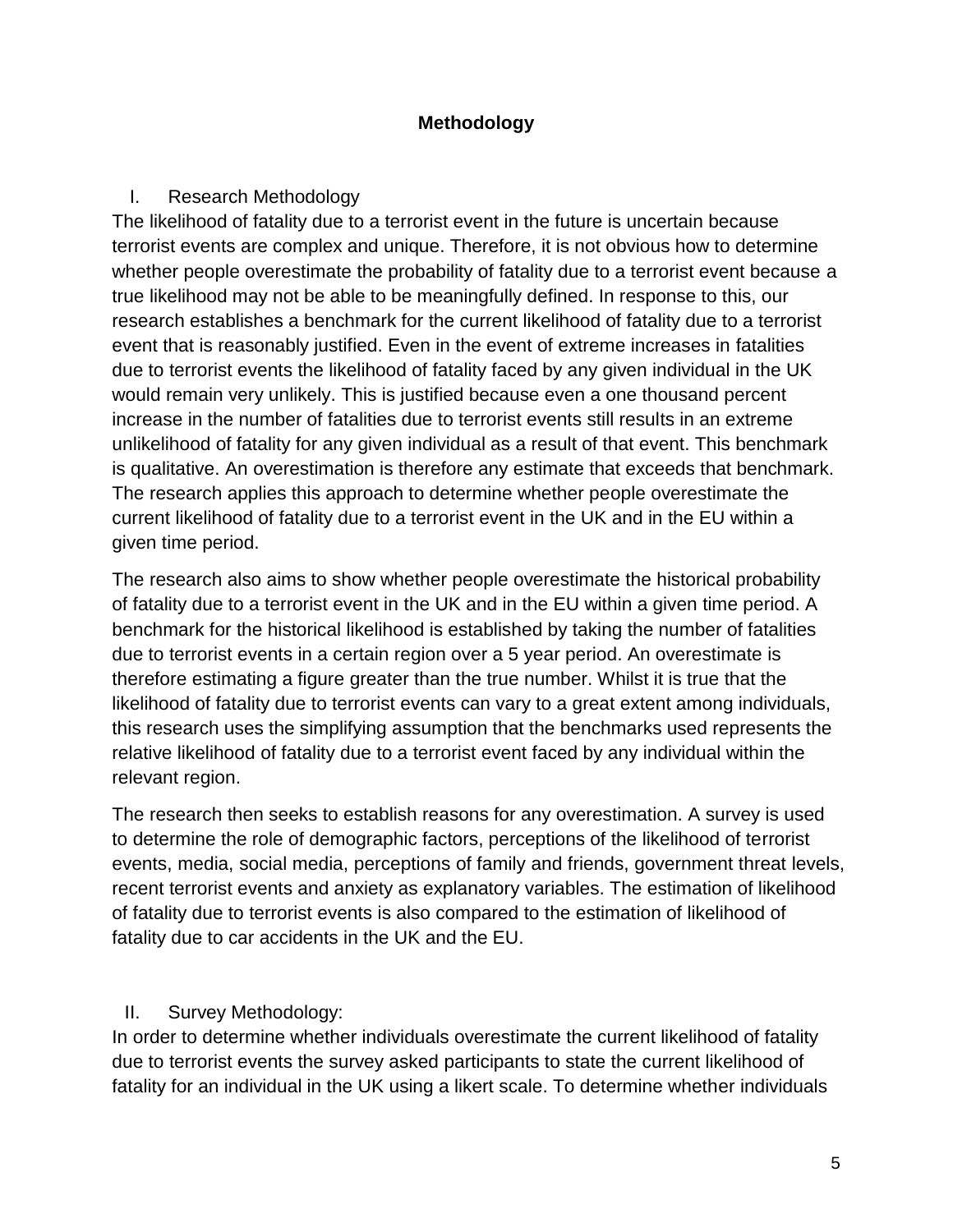overestimate the historical likelihood of fatality due to terrorist events participants were asked to provide their best number estimate for the number of fatalities due to terrorist events in different regions. The survey included several other aspects which asked participants to provide basic relevant details, state their perception of the likelihood of a terrorist event in the UK, the relative importance of several factors in determining their estimation of the likelihood of fatality due to terrorist events, the frequency that they read the news and the extent to which they are concerned about terrorist events in the UK.

Focus groups were conducted prior to the formation of the survey. The information gathered was used to inform the qualitative survey questions. Each question was designed in a way as to avoid biases. The questions were phrased using sensitive language to abide by ethical practices. The questions were also carefully ordered in a way that avoided possible biases. The survey was carried out as an online survey and a face-to-face survey.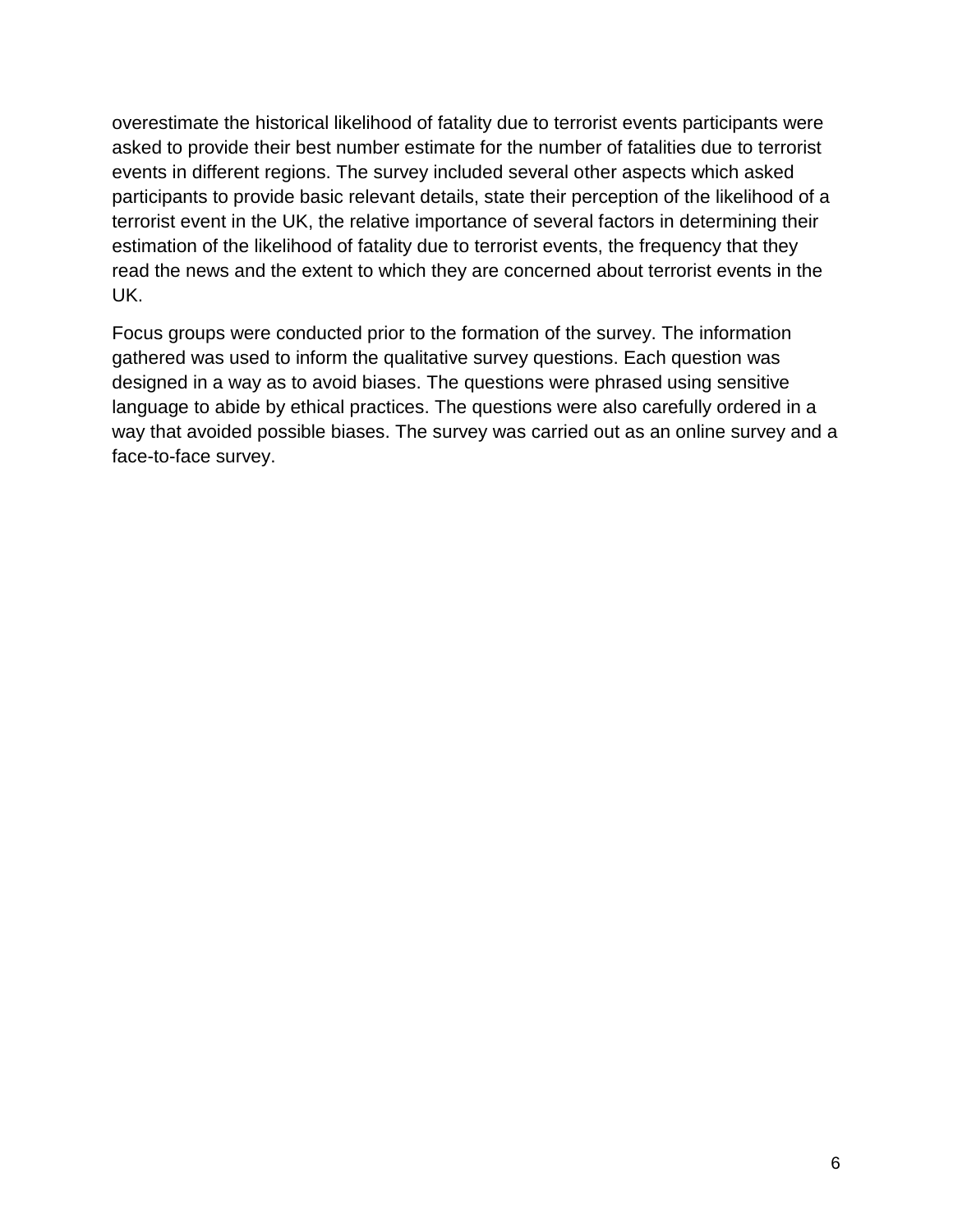# **Analysis**

# I. Overestimation

According to the collected data, we found that around 80.5% people overestimated the historical likelihood of fatality due to terrorist events in the UK, while 17.5% underestimated and 1.9% gave the correct answer. The hypothesis that people overestimate the historical likelihood of fatality due to terrorist events in the UK was supported by the non-parametric one-sample Chi-square test. However, the results about the case in the EU differed, with 46.3% overestimating and 53.7% underestimating. Based on the same non-parametric test, we were unable to conclude that people overestimated the historical likelihood of fatality due to terrorist events in the EU. In comparison, we found people tended to underestimate fatalities due to car accidents in both UK and EU, with the percentage of people underestimating to be 80.2% and 88.7% respectively.

# II. Demographic factors

Demographic factors might have affected people's perception of terrorism. Existing literature offers contradictory results. For example, Goodwin et al. (2005) suggested older samples exhibit greater anxiety about future terrorist events whilst Huddy et al. (2005) found the contrary. As such, we also analysed demographic factors in our study. Spearman correlation tests were conducted to find correlations between past fatalities estimates and various demographic factors, namely age, gender, ethnicity, education level and city of residence. We found people living in the UK but outside of London tended to overestimate the fatality in the UK  $(r(257)=0.135, p=0.032)$ . Other factors namely age, gender, ethnicity and educational level have no statistically significant effects on estimates in both UK and EU.

### III. Availability Heuristic

From participants reported answers, the media  $(r(257)= 0.138, p=0.028)$  and recent terrorist events ( $r(257)$ = 0.138,  $p= 0.029$ ) positively affect estimates in the UK, with recent events  $(r(257)= 0.142, p= 0.023)$  also affecting estimates in the EU. This could be explained by the availability heuristic. The availability heuristic is the cognitive process which influences people's evaluation of a concept, decision or likelihood depending on the ease at which immediate examples may be recalled when making an evaluation. From this we might expect that people tend to base their estimations on the latest news. When an infrequent event can be recalled easily, people tend to overestimate its likelihood. In the context of terrorist events, they are extremely publicised and it is therefore understandable that they have a higher availability. However, common but unremarkable events, such as car accidents leading to fatality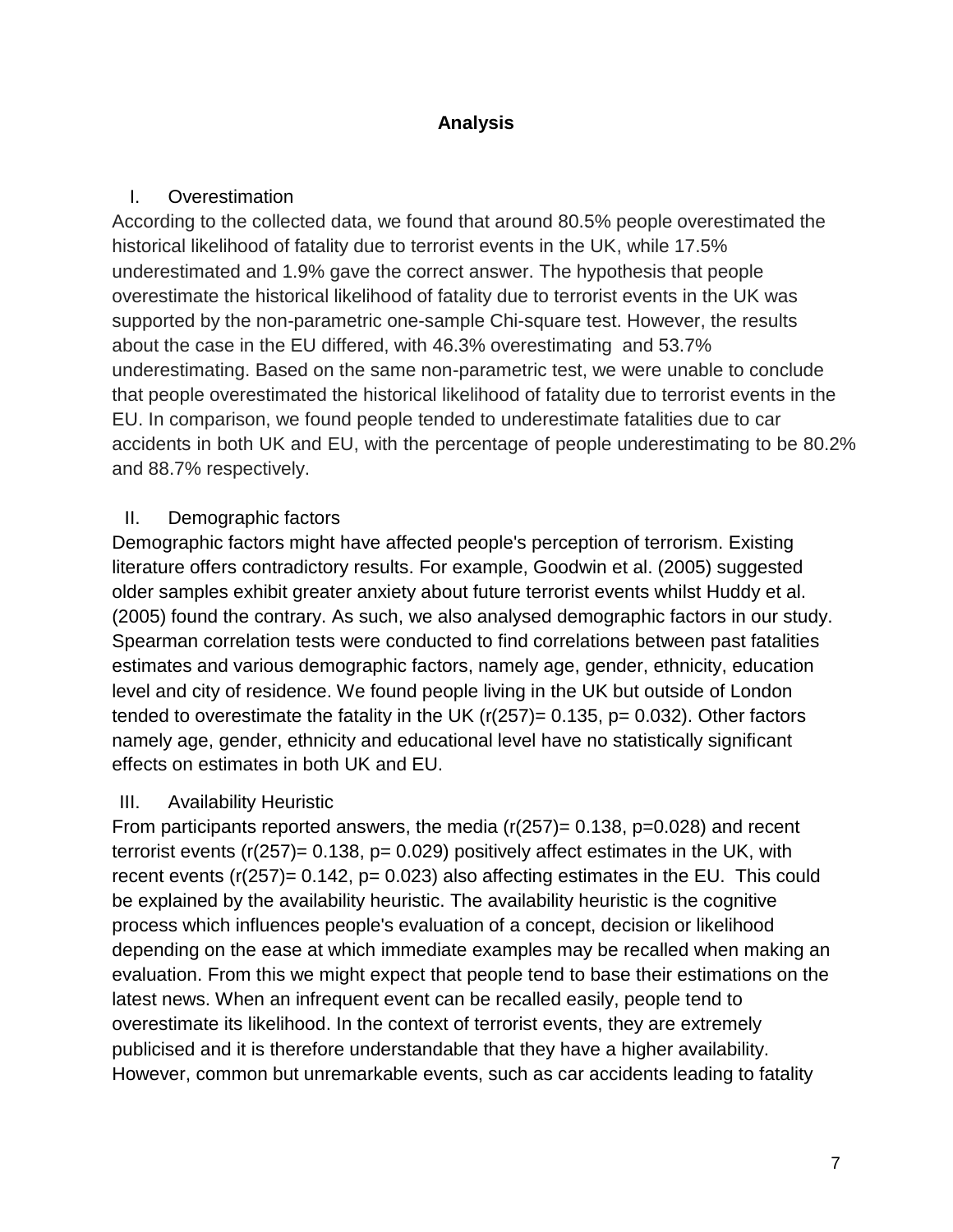are less well reported and so have lower availability, so their likelihood tend to be underestimated. We observed this effect.

On the other hand, we also observed that people who do not read the news think it is more likely that fatality will result from a terrorist event (r(257)= .199, p<0.01). Hence, we expect people who read the news less frequently will give higher estimates. This could show another effect which is that reading the news can better inform individuals which makes them more likely to give an accurate estimate. However, this correlation is not statistically significant ( $r(257)= 0.064$ ,  $p=0.313$  for the UK estimates and  $r(257)=$ 0.041, p=0.514 for the EU estimates).

These two results seem contradictory. However, they imply that reading the news more often will lead to individuals providing better estimates for the likelihood of fatality due to terrorist events. In other words, people who read news more often are less likely to overestimate the likelihood of fatality due to terrorist events. Yet, people who think the media impacts individual's estimations are more likely to overestimate the likelihood of fatality due to terrorist events. This could suggest that the availability heuristic has a greater impact on individuals that don't read the news very often.

Social media is an important factor that influences the estimation of fatalities due to terrorism. It can be seen that the effect varies amongst different regions. Individuals outside of the UK are affected differently to those within the UK excluding London region. Also, individuals within London have a different perception to those within the UK due to social media influences. By conducting Mann-Whitney Test, it is found that people in the UK, excluding London are more influenced by social media.

Effects of other four factors (media, perceptions of friends and families, etc) do not differ much across different regions.

# IV. Uncertainty

Within social psychology, uncertainty is defined as 'Anxiety caused by unfamiliar circumstances (or discrepancies) that lead to a defensive response' (Jonas et al., 2014). Terrorist events are uncertain, which is a result of not knowing when and what form the future event will be (Aven et al. 2015). We used the level of concern as a proxy for anxiety, hypothesizing that people who were more concerned tended to overestimate the past probability of fatality. However, our study showed there was no correlation between the estimates provided by the participants and their level of concern of being affected by a potential terrorist event. (UK, r(257)=0.048, p=0.0444; EU, r(257)= 0.011, p=0.855). As such, we concluded that uncertainty was not a factor affecting people's estimations about the past probability of fatality due to a terrorist event. Nonetheless, a correlation was found between the level of concern and the perceived likelihood of fatality to any individual due to terrorist events ( $r(257) = 0.359$ ,  $p < 0.01$ ). This result